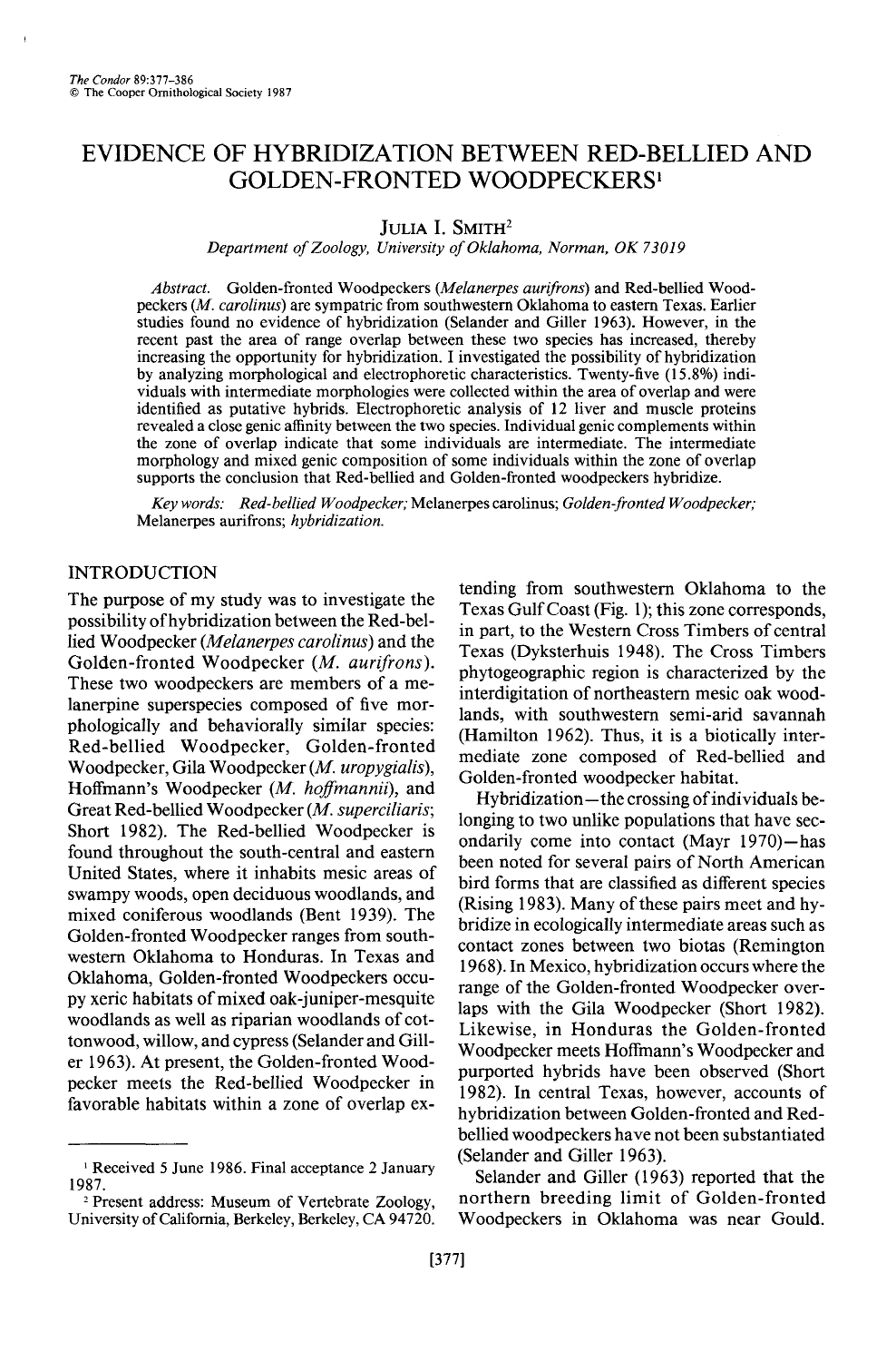

**FIGURE 1. Geographic area of study, and ranges of Red-bellied and Golden-fronted woodpeckers.** 

**However, Wood and Schnell(l984) depicted the northern limit of Golden-fronted Woodpecker permanent residency as extending beyond Gould well into southwestern Oklahoma. Similarly, in**  1931 the southwestern limit of Red-bellied **Woodpeckers was thought to be near Lawton, Oklahoma (Sutton 1967). However, by 1970 they were found well into southwestern Oklahoma to the Texas border (Tyler 1979). Apparently, within the recent past, both the Golden-fronted and Red-bellied woodpecker have extended their range into southwestern Oklahoma, thereby increasing the area of their sympatry. My objective was to determine whether these two woodpeckers hybridize and, if so, to estimate the frequency of hybridization. The analyses concentrated on assessing morphometric and electrophoretic characteristics of Golden-fronted and Red-bellied woodpeckers in the zone of potential hybridization, as well as beyond the overlap region.** 

## **METHODS**

#### **MORPHOLOGICAL ANALYSIS**

Study skins of female ( $n = 96$ ) and male ( $n =$ **176) Red-bellied and Golden-fronted woodpeckers from Oklahoma, Texas, and southern Kansas were analyzed to determine the degree** 



**FIGURE 2. Projections of (a) female and (b) male individuals from (c) eight localities onto an adjusted principal component I. For females, scores on component I adjusted by subtracting 0.603. Similarly, male component adjusted by subtracting 0.610 from all scores. Putative hybrids designated by arrows and brackets.** 

**and pattern of morphological variation. I examined only adult birds in breeding condition to insure that: (1) individuals were residents in the area collected, (2) plumages were not worn; and (3) age differences in plumage pattern would not confound the results. Specimen collection sites were grouped into eight physiographically**  homogeneous localities (Fig. 2c).

**Twenty-one characters were assessed for females and 25 for males. I measured the following eight morphometric characters to the nearest 0.1 mm with dial calipers: (1) tail length on longest central rectrix from base to tip; (2) bill length from anterior edge of nostril to tip of bill; (3) bill depth from top of culmen to base of lower mandible at anterior edge of nostril; (4) length of**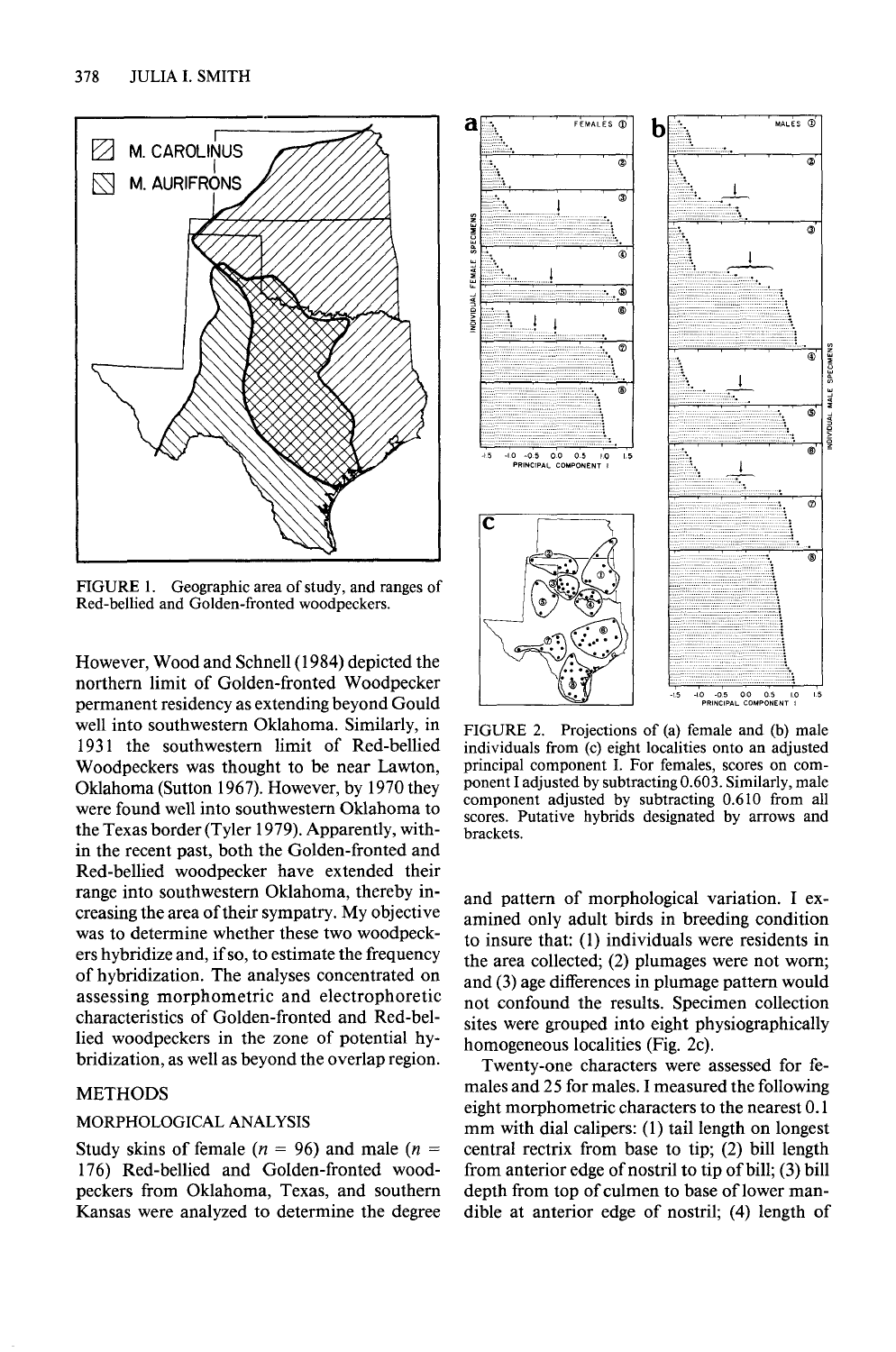**tarsus from tip of heel scale to base of third toe; (5) wing length of the flattened arc; (6) height of black tail bar at midpoint of tail length (if black bars not present, character scored as "no comparison"; Sneath and Sokal 1973); (7) height of white tail bar at middle of central rectrix (ifwhite bars not present, character scored as no comparison); and (8) length of left third toe along lateral border from base of toe pad to tip of pad.** 

**I analyzed plumage variation by assessing the color of the front, nape, belly, and cap (males only). Colors were measured by illuminating a specimen with a Standard Macbeth Artificial North Sky Daylight lamp and matching the color of the plumage to a reference color chip from the Munsell Limit Color Cascade (Munsell Color 1970). Different refractory angles can alter the structural colors of plumages; thus, I viewed each plumage region from a consistent angle while holding the specimen under the light source.** 

**For each plumage region, Munsell Hue, Value, and Chroma were recorded. Munsell Hue indicates the position of a particular color relative to an equally spaced scale of hues from red to purple. The plumage colors I assessed ranged from red to yellow. In the Munsell Limit Color Cascade System of notation, red hues are ranked zero to 10, oranges are represented by values from 10 to 20, and yellows range from 20 to 30. In a general sense, Munsell Hue corresponds to the dominant wavelength of a color. Munsell Value indicates lightness and is related to the percent spectral reflectance of color. It ranges from zero for absolute black to 10 for absolute white. Munsell Chroma describes the degree of saturation of a color and represents excitation purity. A neutral gray would have a Munsell Chroma of zero. For a detailed description of the relationship of Munsell notations to dominant wavelength, percent spectral reflectance, and excitation purity, the reader is referred to Newhall et al. (1943).** 

**I evaluated variation in five plumage patterns by ranking observed forms from lowest (Redbellied Woodpecker type) to highest (Goldenfronted Woodpecker type) for the following characters. Tail pattern: white bars on central rectrices extend from central rachis to outer edge of vane (0) to no white on central rectrices (3). Back pattern: black bars on the back wider than white (0), white bars on back equal to or wider than black bars (1). Nape gap coloration (males only): no gray gap between nape and cap (0), to com-** **plete gray gap between nape and cap (2). Color of chin: red (0) to yellow (3). Subdominant color of nape: color of lateral side of nape not different from central portion (0), to lateral side orange (3).** 

**Specimens with five or more missing values were excluded from all analyses. The missing values of the remaining damaged specimens were estimated by a linear regression onto the character that exhibited the highest correlation with the missing character (Missing Data Estimator program developed by D. M. Power; Schnell et al. 1985b). The estimated data accounted for only 3.4% (69 of 2,016) of female and 2.5% (111 of 4,440) of male measurements.** 

**Sexual dimorphism occurs in both species (Selander 1966, Wallace 1974) so all analyses were performed separately by sex. Data matrices for both sexes were standardized, characters correlated, and principal components extracted. When more than 15% of the values for one character were estimated, I examined whether these estimated values altered the projection of individuals onto the first principal component. In each case, this treatment of missing values did not appreciably influence projections. Numerical procedures were performed using NT-SYS computer programs (Rohlf et al. 1982).** 

**Following the suggestion of Moore and Buchanan (1985) I summarized variation between Red-bellied and Golden-fronted woodpeckers with principal component I. To center near zero the projections of individuals with intermediate morphologies, a constant was subtracted from all principal component I scores.** 

**There are two underlying assumptions to this method of hybrid identification. First, principal component I must describe the variation relevant to the question of hybridization. Neff and Smith (1979) indicated that principal component analysis is a good way to analyze hybridization and eliminates many of the erroneous computational assumptions of other methods (e.g., discriminant function analysis). By definition, the first component is the axis that summarizes the greatest amount of variation among the elements of a data matrix. Thus, it may best represent the differences between the parental species and provide an adequate means of identifying hybrids. Specifically, hybrids would be those individuals lying between species' clusters and yet outside the limits of either species' variation.** 

**The second assumption-that hybrids exhibit**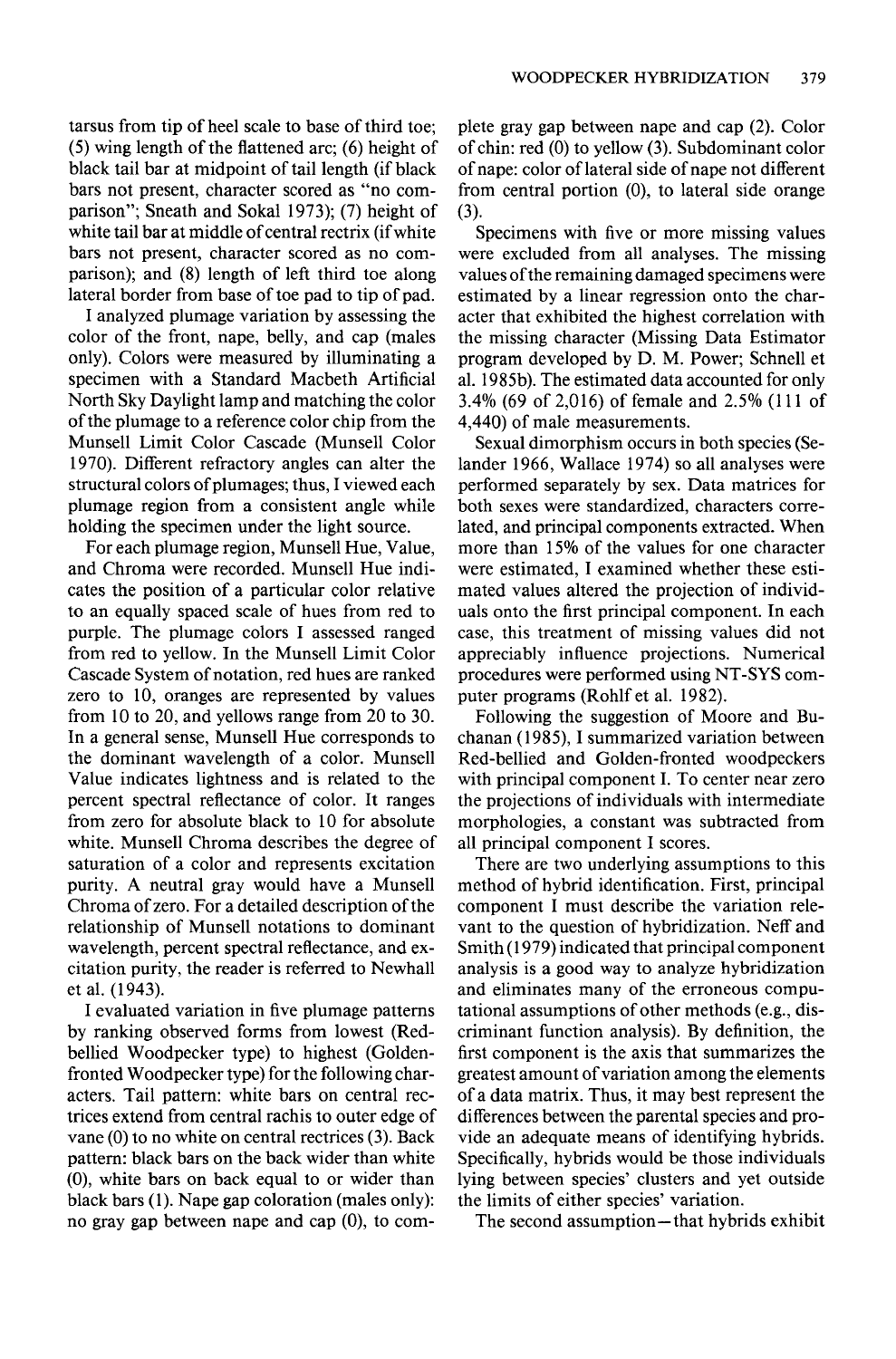**phenotypes intermediate to the two parental forms (Neff and Smith 1979)-will hold if there is additive inheritance of traits or a combination of additivity and dominance (Rohwer 1972). For fish, hybrids are not necessarily intermediate in all characters analyzed (Smith 1973, Ross and Cavender 198 l), but often are intermediate for many characters (Neff and Smith 1979, Mayhew 1983). Principal component analysis is sensitive to the covariation of many characters and relatively insensitive to unique extremes (Smith 1973). If a majority of the characters loading heavily on the first principal component are products of additive inheritance and a minority are subject to control via other genetic mechanisms, the first principal component can be expected to depict phenotypes of hybrids as intermediate. Since genetic mechanisms governing inheritance of the characters I assessed are unknown, hybrid phenotypes cannot be indisputably identified as intermediate. Thus, individuals with intermediate phenotypes are designated as putative hybrids.** 

## **ELECTROPHORETIC ANALYSIS**

**Red-bellied and Golden-fronted woodpeckers (n = 93) were collected from 20 counties in Okla**homa and Texas: Oklahoma-Cleveland  $(n = 9)$ . Caddo (1), Woodward (3), Ellis (8), Beckham (7), **Greer (5), Harmon (9) Jackson (l), Marshall (3),**  Love (3), and Johnston (3); Texas - Hemphill ( $n =$ **3), Cottle (S), Fannin (2) Williamson (4), Burleson (2), Kimble (9), Kerr (1) LaSalle (6) and McMullen (6). Specimens from Hemphill County were collected in November; all others were obtained from March to August.** 

**Individuals from Kerr and Burleson counties could not be scored for all loci studied. Nei (1978) argued that estimates of genie variability are enhanced more by increases in the number of loci assessed than by increases in the number of individuals sampled. Consequently, rather than excluding loci that had not been scored for all individuals, I maximized the number of loci investigated by adding individuals not scored for all loci to the samples of nearby localities.** 

**In the field, I removed pectoral muscle and liver tissue from each individual and stored them in liquid nitrogen or on dry ice until they could be transferred to a freezer and maintained at -70°C. At the Savannah River Ecology Laboratory, I analyzed samples using standard starch gel electrophoretic techniques (Selander et al.** 

**197 1) and followed the staining procedures of Harris and Hopkinson (1976). I studied six loci from muscle tissue: aconitase (ACON-l), sorbitol dehydrogenase (SDH), alpha glucophosphate dehydrogenase (AGPD), phosphoglucomutase (PGM), and leucyl-tyrosine (LT-1 and LT-2). I also analysed six loci from liver tissue:**  lactate dehydrogenase (LDH-1 and LDH-2), malate dehydrogenase (MDH-1 and MDH-2), **glycerol dehydrogenase (GCDH), aconitase (ACON-2), naphthyl acetase (NAS), and beta naphthyl phosphotase (BNP). The LDH, MDH, and GCDH loci were applied only in an exam**ination of possible species-specific fixed allele dif**ferences. Precise conditions of gel and buffer compositions can be obtained from the author. Mobility of alleles at a locus was judged in reference to the position of the most common allele designated "C," with slower alleles (closer to the origin) designated "D." Allele frequencies for each locality were computed using the BIOSYS-1 computer program (Swofford and Selander 198 1).** 

**I employed a Mantel test of matrix correlation (a procedure that compares the association of elements in two square difference matrices; Schnell et al. 1985a) to examine geographic trends in allele frequency for polymorphic loci. Because**  the number of localities  $(n = 18)$  compared was **near the lower limit of reliability for the Mantel statistic, I confirmed the result of each Mantel test with a two-tailed permutational Mantel test (Schnell et al. 1985a) that employs a Monte Carlo simulation. The critical value of the Mantel statistic (t) is 1.96 for a positive association and - 1.96 for a significant negative association. The Monte Carlo probability (P) indicates significant covariation if P is greater than 0.975 or less than 0.025.** 

**To determine whether there are regional geographic patterns in allele frequency differences for polymorphic loci, I compared the covariation between a matrix of allele frequency differences among all localities to a corresponding matrix of Euclidean distances (kilometers) among localities. To test for local patterning of allele frequency, I compared allele frequency differences among localities to a matrix of reciprocal geographic distances. Employing reciprocals of distance results in an expansion of short distances and increases the sensitivity of the test to associations among small distances (Schnell et al. 1985a). Using the Mantel test, I also assessed the degree of covariation between genetic distances**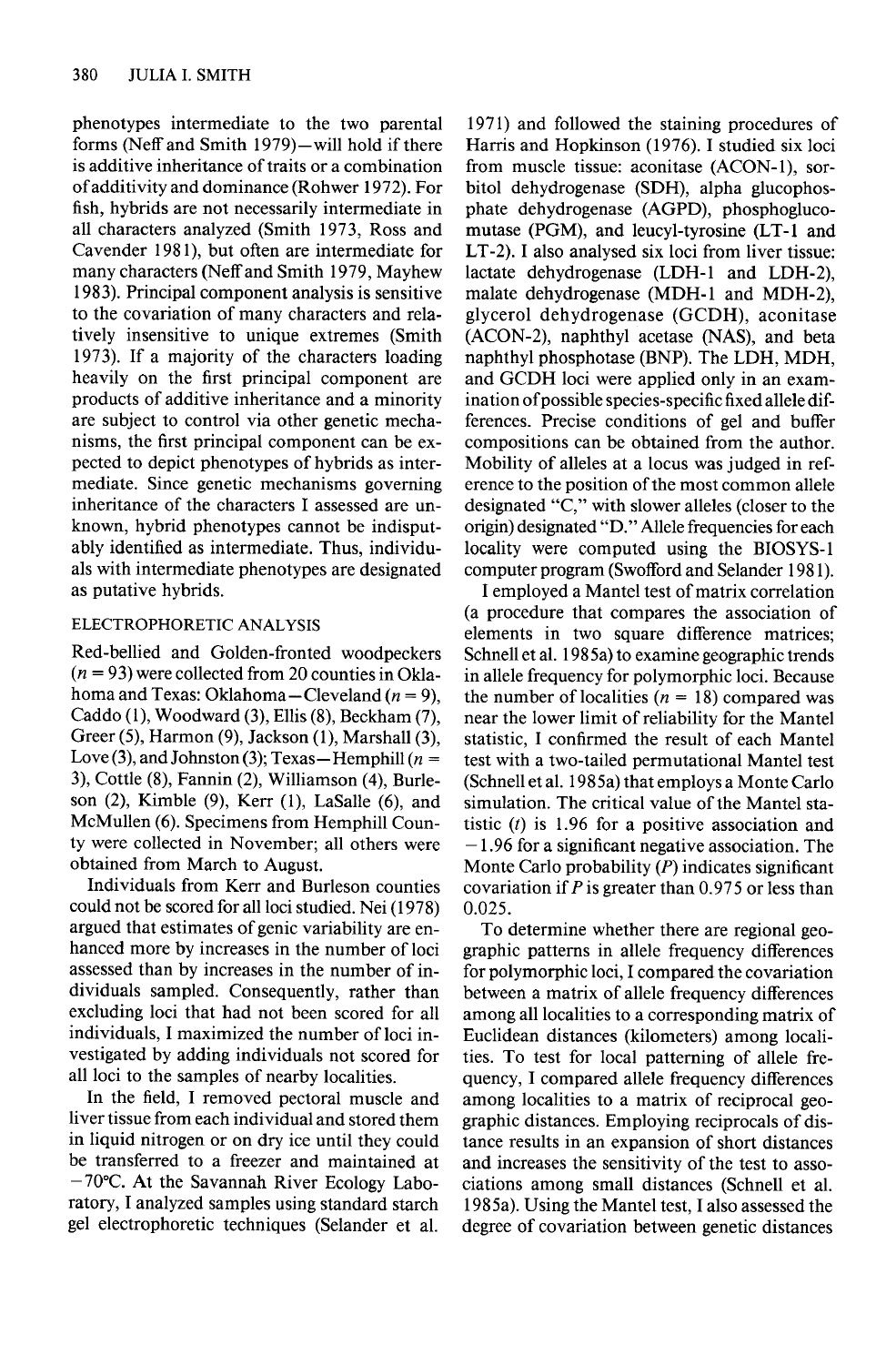|                    |       | Female    |          | Male  |           |          |  |
|--------------------|-------|-----------|----------|-------|-----------|----------|--|
| Character          | Mean  | <b>SD</b> | Loading  | Mean  | <b>SD</b> | Loading  |  |
| Tail length        | 79.1  | 4.77      | 0.277    | 81.5  | 5.25      | 0.370    |  |
| Bill length        | 23.3  | 1.51      | 0.613    | 25.3  | 1.50      | 0.619    |  |
| Bill depth         | 7.2   | 0.38      | 0.185    | 7.8   | 0.47      | 0.089    |  |
| Tarsus             | 18.5  | 1.33      | 0.638    | 19.1  | 1.12      | 0.554    |  |
| Wing length        | 125.7 | 4.78      | 0.343    | 129.3 | 4.12      | 0.384    |  |
| Black tail bar     | 4.1   | 1.08      | $-0.927$ | 3.6   | 0.86      | $-0.844$ |  |
| White tail bar     | 4.2   | 0.71      | $-0.916$ | 4.3   | 0.68      | $-0.847$ |  |
| Toe length         | 15.0  | 0.94      | 0.607    | 15.5  | 0.78      | 0.541    |  |
| Front hue          | 16.1  | 5.89      | 0.947    | 15.6  | 5.64      | 0.958    |  |
| Front value        | 7.2   | 0.94      | 0.916    | 6.8   | 1.19      | 0.946    |  |
| Front chroma       | 13.3  | 2.05      | $-0.253$ | 15.1  | 1.81      | $-0.547$ |  |
| Nape hue           | 14.5  | 5.51      | 0.942    | 10.4  | 2.55      | 0.691    |  |
| Nape value         | 6.3   | 1.41      | 0.955    | 5.3   | 0.97      | 0.776    |  |
| Nape chroma        | 15.7  | 1.13      | $-0.529$ | 16.3  | 0.58      | 0.329    |  |
| Belly hue          | 16.3  | 5.87      | 0.961    | 16.0  | 6.17      | 0.952    |  |
| Belly value        | 7.2   | 0.95      | 0.913    | 7.0   | 1.16      | 0.915    |  |
| Belly chroma       | 13.4  | 2.57      | $-0.210$ | 14.4  | 1.88      | $-0.315$ |  |
| Cap hue            | $-a$  |           |          | 7.7   | 0.83      | $-0.082$ |  |
| Cap value          |       |           |          | 3.9   | 0.36      | 0.029    |  |
| Cap chroma         |       |           |          | 15.0  | 1.40      | $-0.015$ |  |
| Tail pattern       | 1.3   | 1.25      | 0.939    | 1.5   | 1.29      | 0.941    |  |
| Back pattern       | 0.4   | 0.49      | 0.372    | 0.4   | 0.49      | 0.333    |  |
| Nape gap color     |       |           |          | 0.7   | 0.76      | 0.840    |  |
| Chin color         | 1.2   | 0.59      | $-0.311$ | 1.4   | 0.86      | 0.014    |  |
| Lateral nape color | 0.2   | 0.60      | 0.164    | 1.1   | 1.09      | 0.827    |  |

**TABLE 1. Character means, standard deviations (SD), and loadings on principal component I for females and males. Eigen values for females and males were 10.4 and 9.9, respectively.** 

**a Measurement not taken** 

**and average taxonomic distances of individuals (n = 56) assessed for both electrophoretic and morphological variation. Nei's (1978) unbiased genetic distances were estimated among individuals using the BIOSYS- 1 computer program (Swofford and Selander 198 l), and average taxonomic distances were computed by the NT-SYS computer program (Rohlf et al. 1982). The SDH locus was omitted from this test because it was not scored for all individuals.** 

#### **RESULTS**

#### **MORPHOLOGICAL VARIATION**

**The characters loading most heavily (greater than 0.700) on principal component I for both females and males were: tail pattern; widths of tail bars; coloration of front, nape, and belly (Table 1). Component I summarized 47.2% of the variance for females and 41.1% for males. Descriptive statistics and character loadings on component I are summarized in Table 1.** 

**To measure the extent of hybridization, parental populations typically are sampled away** 

**from the influence of possible hybrids and backcrosses (Johnson and Johnson 1985). I represented typical morphological variation in Redbellied Woodpeckers as the level depicted by the range of principal component I scores in the locality farthest northeast of the overlap zone (lo**cality 1; Fig. 2c). In this locality the morphology **of female and male Red-bellied Woodpeckers is described by scores near the lower range of component I (Figs. 2a, b). Similarly, because locality 8 (Fig. 2c) is farthest south of the contact zone, I used component I scores of females and males from that region to represent morphological variation in Golden-fronted Woodpeckers (Figs. 2a, b). Golden-fronted Woodpeckers have phenotypes that project as high values on component I (Fig. 2).** 

**Female Red-bellied and Golden-fronted woodpeckers are morphologically more readily separable than are males. There is a wide gap in female component I scores between localities 1 and 8, and only a small gap between the scores of the males (Fig. 2). I identified female putative**  hybrids ( $n = 4$ ; Fig. 2) as those individuals of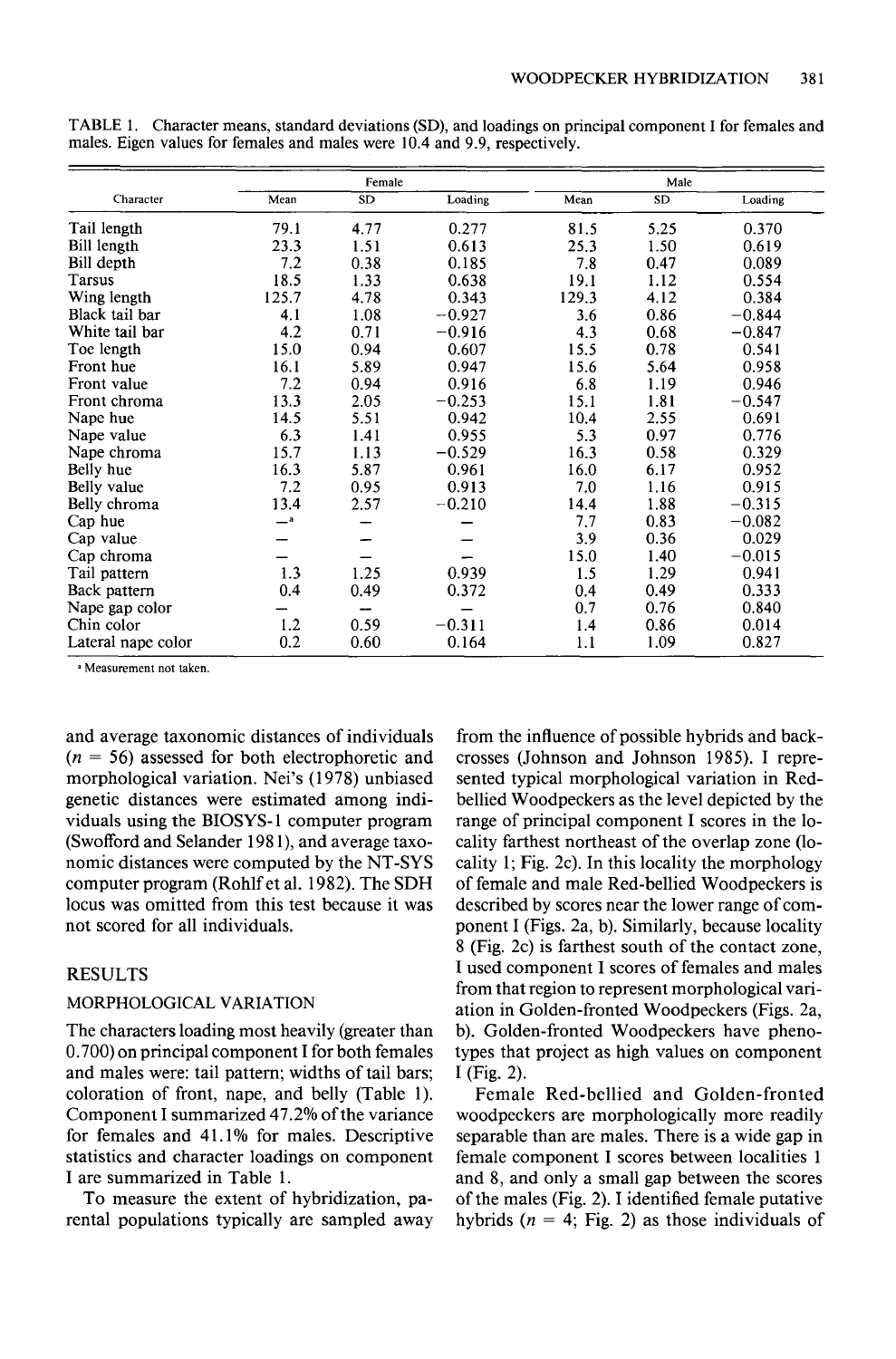

**FIGURE 3. Allele frequencies at six polymorphic loci represented for 18 localities.** 

**intermediate morphology lying within this wide gap of component I scores. These four specimens were collected from localities that are contained in part or completely within the zone of overlap (Figs. 2a, c). The hybrids represent 7.5% of the**  females  $(n = 53)$  analyzed from the area of range **overlap (i.e., localities 2, 3, 4, 5, and 6). Female hybrid morphology is characterized by: large white blotches on their tails, no true tail bars; orange to yellowish-orange fronts; red napes; and orange to yellowish-orange bellies.** 

**Males of the two species exhibit a considerable degree of morphological variation. For example, there are two Red-bellied Woodpecker specimens from locality 1 with scores near zero. Because they were collected from areas considerably beyond the suspected zone of overlap, it is unlikely that their intermediate phenotypes are a result of hybridization (Rohwer and Kilgore 1973). In particular, the individual from locality 1 with the highest score was collected in southern Kansas while the other was from east-central** 

**Oklahoma. In addition, there is less of a distinction in the nape hue character between males of the two species than females. Throughout the eight localities, male nape hue ranges from red (8.5) to orange (14.3), whereas for females, north to south, the color of the nape ranges from red (9.1) to yellow (20.2).** 

**I identified as putative hybrids 16 intermediate males that were collected from localities 2, 3, 4, and 6. These males represent 15.2% of the**  males ( $n = 105$ ) analyzed from the overlap region **(i.e., localities 2, 3, 4, 5, and 6). To define more precisely the gap of component I scores between males of the two species, I incorporated an additional intralocality measure of morphological variation. For each locality, the putative hybrid range was defined as the set of intermediate component I scores clearly separate from scores of males with typical parental morphology. Employing this method, I identified five additional putative male hybrids. In all, 21 putative male hybrids were found within and near to the zone of overlap (see Fig. 2b). Thus male hybrids comprise approximately 17% of the population within the overlap zone. The estimated proportion of male hybrids ranges from a conservative 15.2%**   $(n = 16)$  to as great as  $20.0\%$   $(n = 21)$ . In general, **putative male hybrids resemble their female counterparts being characterized by: no tail bars, only white blotches; reddish-orange to orange fronts; orange to yellowish-orange bellies; no gray gap on nape; and no extra lateral color on nape.** 

#### **GENETIC VARIATION**

**My electrophoretic analysis of genetic variation revealed that Red-bellied Woodpeckers and Golden-fronted Woodpeckers have a close genetic affinity. From a survey of 12 loci, I found no fixed allele differences between the two species. Seven loci were polymorphic: AGPD, BNP, NAS, SDH, ACON-2, PGM, and LT-1. The AGPD locus, while polymorphic, was only variable at two localities and, therefore, was not considered in the discussion ofgeographic patterns ofgenetic variation.** 

**Two of the six polymorphic loci-PGM and**  ACON-2-demonstrated strong positive asso**ciations of allele frequency differences with geographic distances (i.e., regional patterning), indicating that for both loci the B and C allele frequencies of geographically close localities are more similar than those for distant localities (Ta-**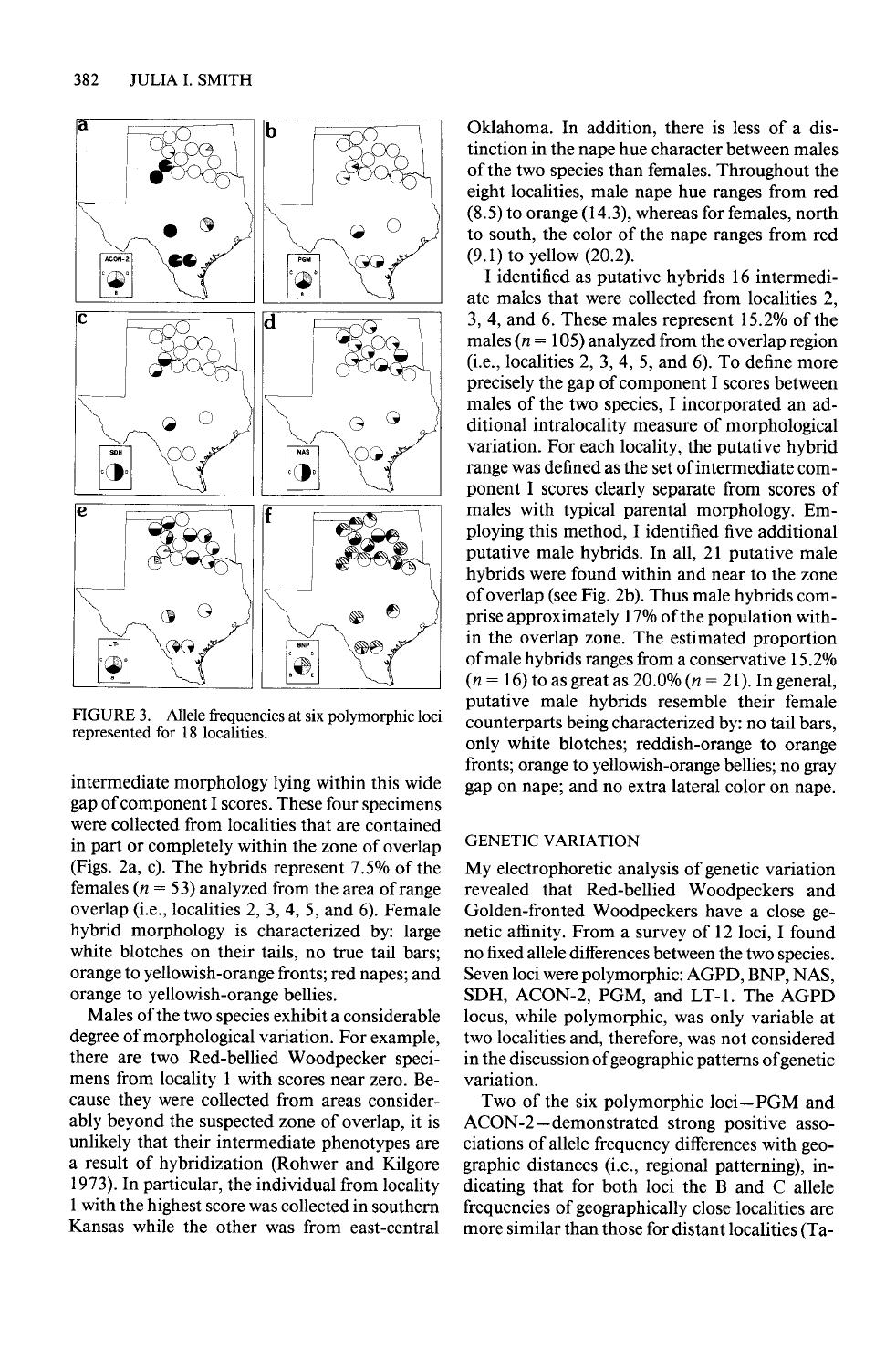| Locus and   | Distance (km) |                  |          | Reciprocal distance (1/km) |                  |          |  |
|-------------|---------------|------------------|----------|----------------------------|------------------|----------|--|
| alleles     | $\mathbf{r}$  | $\boldsymbol{P}$ | r        | $\boldsymbol{t}$           | $\boldsymbol{P}$ | r        |  |
| ACON-2      |               |                  |          |                            |                  |          |  |
| B           | 4.083         | 0.997            | 0.486    | $-3.919$                   | 0.002            | $-0.403$ |  |
| $\mathbf C$ | 4.659         | 0.999            | 0.522    | $-4.421$                   | 0.001            | $-0.435$ |  |
| <b>PGM</b>  |               |                  |          |                            |                  |          |  |
| B           | 3.682         | 0.997            | 0.586    | $-3.654$                   | 0.000            | $-0.468$ |  |
| $\mathbf C$ | 3.559         | 0.995            | 0.559    | $-3.504$                   | 0.000            | $-0.444$ |  |
| <b>SDH</b>  |               |                  |          |                            |                  |          |  |
| $\mathbf C$ | $-0.469$      | 0.549            | $-0.007$ | $-0.679$                   | 0.214            | $-0.085$ |  |
| D           | $-0.469$      | 0.563            | $-0.007$ | $-0.679$                   | 0.224            | $-0.085$ |  |
| <b>NAS</b>  |               |                  |          |                            |                  |          |  |
| $\mathbf C$ | $-0.619$      | 0.288            | $-0.080$ | 0.909                      | 0.815            | 0.099    |  |
| D           | $-0.619$      | 0.320            | $-0.080$ | 0.090                      | 0.806            | 0.099    |  |
| $LT-1$      |               |                  |          |                            |                  |          |  |
| B           | $-1.030$      | 0.122            | $-0.111$ | 0.768                      | 0.744            | 0.074    |  |
| $\mathbf C$ | $-1.260$      | 0.064            | $-0.104$ | 0.827                      | 0.776            | 0.068    |  |
| <b>BNP</b>  |               |                  |          |                            |                  |          |  |
| B           | 0.111         | 0.561            | 0.001    | 0.395                      | 0.633            | 0.041    |  |
| $\mathbf C$ | 0.284         | 0.651            | 0.038    | $-0.783$                   | 0.241            | $-0.087$ |  |
| D           | 1.239         | 0.863            | 0.144    | $-1.501$                   | 0.081            | $-0.152$ |  |
| E           | 1.080         | 0.866            | 0.108    | $-1.717$                   | 0.064            | $-0.158$ |  |

**TABLE 2. Association ofallele frequency differences with geographic distances (km) and reciprocals of distances (l/km), with Mantel statistic (t), Monte Carlo probability (P), and matrix correlation (r).** 

**ble 2, Fig. 3). For the B and C alleles of both**  ACON-2 and PGM loci, allele frequency differ**ences are negatively associated with reciprocals of geographic distances (i.e., local patterning; Table 2 and Fig. 3). The significant regional and local patterning of B and C allele frequencies (at**  both the PGM and ACON-2 loci) reflects the **fact that these alleles can be identified as most common for one of the two species. For example,**  the B allele of PGM and of ACON-2 is most **common in Golden-fronted Woodpecker populations of southern Texas (Fig. 3). In contrast, the C allele at these two loci is most common in northern samples of Red-bellied Woodpeckers (Fig. 3). The four other polymorphic loci tested did not show significant local or regional patterns (Table 2).** 

**To investigate the significant local patterning**  of the PGM and ACON-2 loci more fully, I ex**amined the allelic composition of individuals within the overlap zone. The intermediate allele frequencies of localities within the overlap zone are not due simply to combining in a single sample individuals of both pure parental forms. Rather, some of the birds from these localities possess a mixed genie complement. In extreme** 

**southwestern Oklahoma and nearby north-central Texas (Harmon and Cottle counties, respectively), populations are composed of individuals with Golden-fronted Woodpecker morphology. However, the genie constitutions of individuals in these counties include alleles common for both Red-bellied and Golden-fronted woodpeckers (Table 3). For example, most individuals have the PGM allele most common for Red-bellied**  Woodpeckers (C), but the ACON-2 allele most **common for the Golden-fronted Woodpeckers (B; Table 3). Similarly, mixed genie compositions are found near the zone of overlap in eastcentral Texas (Williamson County); individuals exhibited Red-bellied Woodpecker plumages, yet**  at the ACON-2 locus many of them possessed **the B allele that is most common in Goldenfronted Woodpeckers.** 

**The Mantel test of association between a matrix composed of Nei's unbiased genetic distances among individuals to a corresponding matrix of the average taxonomic distances among these same individuals revealed a significant positive correspondence (Fig. 4). The more dissim**ilar two individuals are genically the more dis**similar they are morphologically.**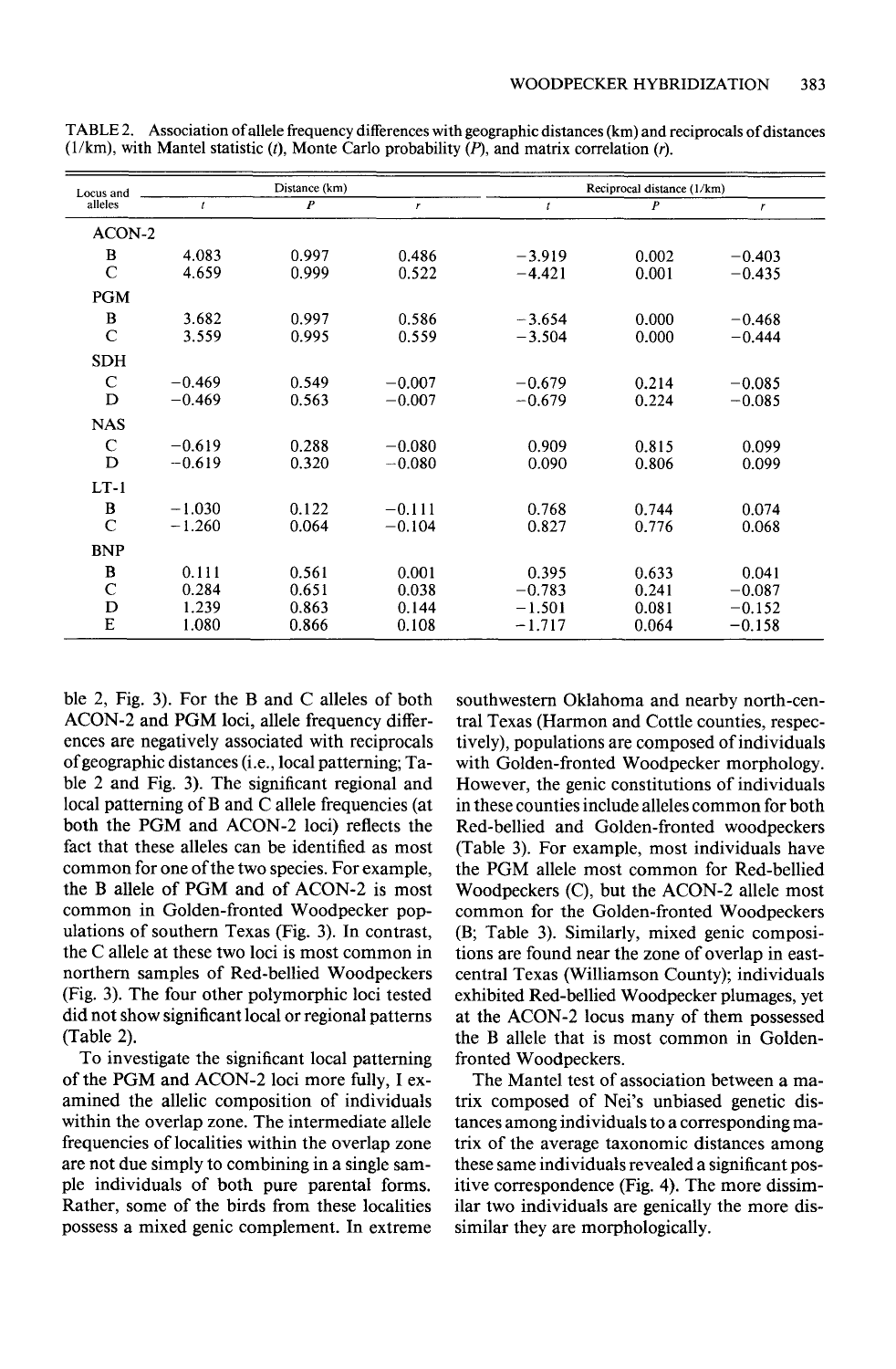

**FIGURE 4. Mantel test of covariation between Nei's unbiased genetic distance and average taxonomic dis**tances among the same individuals  $(t > 6.5, P < 0.05,$  $r = 0.415$ .

#### **DISCUSSION**

**My primary objective was to determine whether Red-bellied and Golden-fronted woodpeckers hybridize. On the basis of intermediate morphology there is evidence that the two species interbreed. I identified 25 putative hybrids (four females and 2 1 males) that were collected within or near the zone of species overlap. The frequency of hybridization is 15.8%, which is considerably greater than the level (5%) reported for hybridization between Gila and Golden-fronted woodpeckers (Selander and Giller 1963).** 

**The analysis of genie variation also supports the identification of hybrids within the zone of overlap. In particular, the electrophoretic analysis of 12 loci revealed a close genie affinity; there are no fixed allele differences between the two**  woodpeckers. Prager and Wilson (1975) have re**ported that avian pairs with many more genie differences than Red-bellied and Golden-fronted woodpeckers can still produce viable hybrids.** 

**The significant patterns of geographic differences in allele frequency support the conclusion that the two species are interbreeding in the contact zone. Golden-fronted Woodpeckers are most common in south Texas and Red-bellied Woodpeckers are most numerous in central Oklahoma. The significant local patterning of PGM and**  ACON-2 alleles indicates that geographically **close south Texas populations of Golden-fronted**  Woodpeckers are also genically similar (Table 2, **Fig. 3). Likewise, geographically close Red-bellied Woodpecker populations of central Okla**homa are genically very similar. By contrast, the **significant regional patterning of these same al-**

**TABLE 3. Number of individuals with particular al**lele combinations at ACON-2 and PGM loci for coun**ties within zone of overlap.** 

|            | Allelic composition of ACON-2/PGM loci |           |           |           |           |            |  |
|------------|----------------------------------------|-----------|-----------|-----------|-----------|------------|--|
| County     | CC/<br>cс                              | BC/<br>CС | BB/<br>cc | BB/<br>BС | BB/<br>CD | DD/<br>CC. |  |
| Harmon     |                                        |           |           |           |           |            |  |
| Cottle     |                                        |           |           |           |           |            |  |
| Williamson |                                        |           |           |           |           |            |  |

**leles indicates that southern Texas Golden-front**ed Woodpecker populations are genically most **divergent from the Red-bellied Woodpecker populations of central Oklahoma. Therefore, the discovery of individuals within the zone of overlap with genie compositions that include the B**  allele at the ACON-2 locus (characteristic of the **Golden-fronted Woodpecker) and the C allele at the PGM locus (characteristic of the Red-bellied Woodpecker) suggests that the woodpeckers are interbreeding in the zone of overlap (Table 3).** 

**Initially, I identified hybrids by the a priori assumption that they would exhibit intermediate morphologies. There is a significant association between morphometric and genie characteristics (Fig. 4); these two character sets describe similar patterns of geographic variation, which supports the identification of the 25 putative hybrids within the zone of overlap.** 

**Sexual selection may facilitate hybridization between the two species. In particular, female Red-bellied and Golden-fronted woodpeckers may prefer mates with red napes. The napes of male Golden-fronted Woodpeckers are more red than their female counterparts. Johnson and Johnson (1985) have noted a related condition in hybridizing sapsuckers which Howell (see Johnson and Johnson 1985) originally termed a "lust for red." Female sapsuckers are said to prefer males with red plumages. Kilham (196 1) reported a comparable situation in which a female Red-bellied Woodpecker in captivity persistently solicited toward a female Pileated Woodpecker (Dryocopus pifeutus) perhaps prompted by its extensive red crest. Similarly, female Goldenfronted Woodpeckers may preferentially select red-naped mates, resulting in the extensively red and orange napes of male Golden-fronted Woodpeckers. However, in the area of overlap the completely red napes of male Red-bellied Woodpeckers would present to female Golden-fronted Woodpeckers a "super stimulus" and could lead**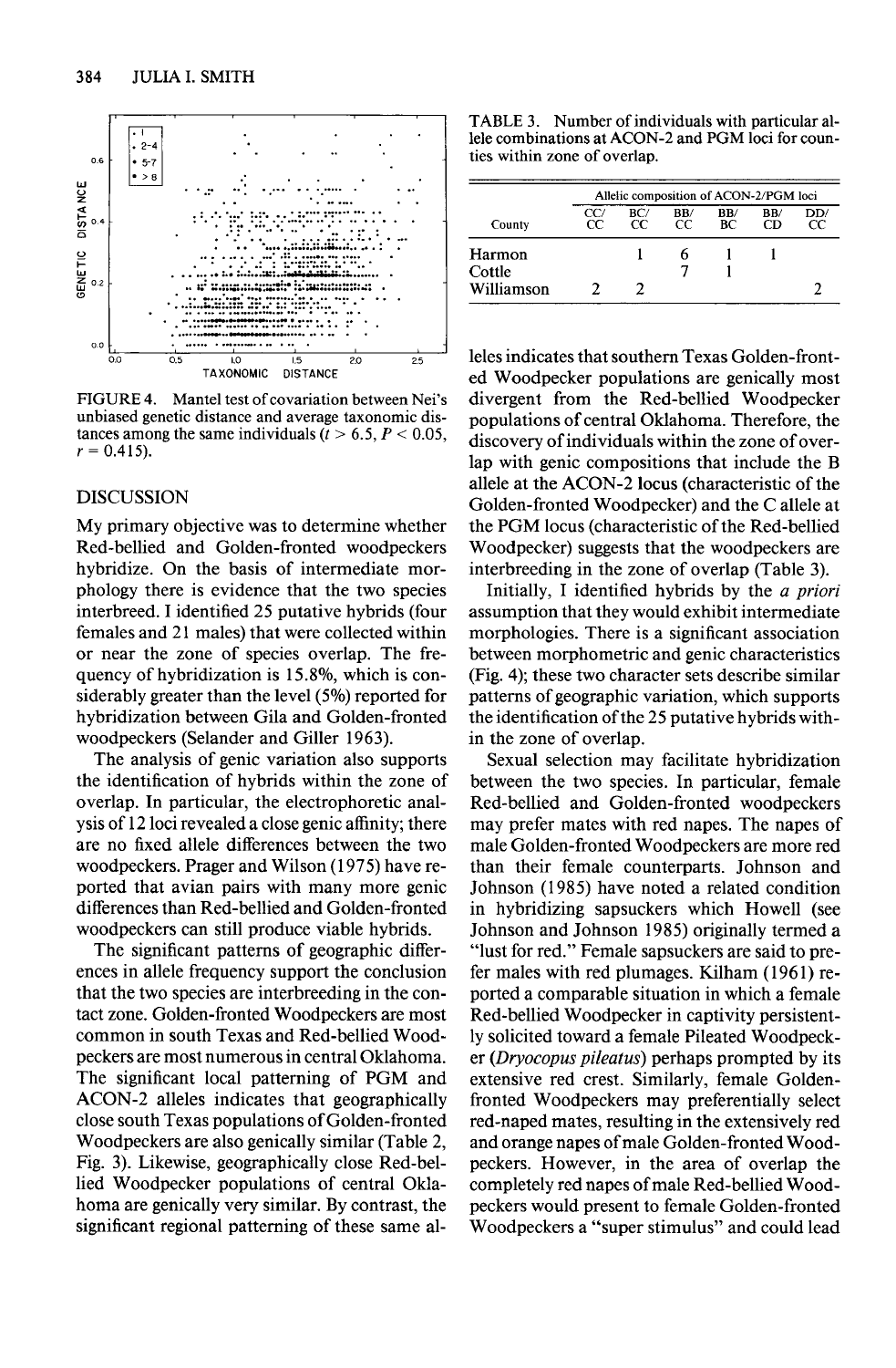**to hybridization. This hypothetical female preference may promote hybridization between these two species.** 

**If two species do not meet, they cannot hybridize. Range extension resulting in an increased area of sympatry thus increases the probability of hybridization. In the recent past Golden-fronted and Red-bellied woodpeckers appear to have extended their ranges in southwestern Oklahoma. The area of overlap between Golden-fronted and Red-bellied woodpeckers corresponds, in part, to an ecologically intermediate area where xeric southern conditions meet mesic northern habitats. The influence of the environment upon the distributions of these two species is unknown. Hamilton (1962) has argued that species distributions within ecologically intermediate areas are determined primarily by environmental limitations. He suggested that taxa become trapped within these biotically intermediate zones unable to adapt to the prevailing conditions on the other side. This implies that in southwestern Oklahoma there has been an amelioration of environmental conditions that has promoted the range extension of Golden-fronted and Red-bellied woodpeckers. In contrast, Selander and Giller (1963) have argued that the Golden-fronted Woodpecker, which has adapted to a wide variety ofhabitats throughout its extensive range, has the evolutionary potential to occupy much of the eastern range of the Red-bellied Woodpecker. They concluded that competition with Red-bellied Woodpeckers, rather than environmental composition, limits the extent of range overlap. This implies that for the extent of overlap between these two species to change, as it apparently has in southwestern Oklahoma, there must have been a change in their comnetitive interactions. Therefore. it would**  be of value to investigate this area of apparent **KILHAM, L. 1961. Reproductive behavior of Red**<br>
bellied Woodpeckers. Wilson Bull. 73:237–254. **range expansion for recent ecological changes, as**  $\frac{\text{beline w ootopeckers. Wilson Bul. 73:237-234.}}{\text{MAYHEW, D. A. 1983. A new hybrid cross, *Notropis*}}$ well as modifications of woodpecker behavior **that may have developed and could account for the increased sympatry in this region and sub- western Pennsylvania. Copeia 1983: 1077-1082.**  sequent increased opportunity for hybridization.

**who loaned study skins: Natl. Mus. Nat. Hist., Am. Evolution 39:135-151.**  Mus. Nat. Hist., Univ. Kansas Mus. Nat. Hist., Texas Munsell Color. 1970. Munsell limit Coop. Wildl. Collections, Louisiana State Univ. Mus. Munsell Color Co., Baltimore, MD. Coop. Wildl. Collections, Louisiana State Univ. Mus. Zool., Univ. Michigan Mus. Zool., Delaware Mus. Nat. Hist., Field Mus. Nat. Hist., Midwestern State Univ., Peabody Mus. Nat. Hist., Baylor Univ. Strecker Mus.,

**Carnegie Mus. Nat. Hist., and the Univ. Okla. Stovall**  Mus. Ron Engel-Wilson collected a relatively large **number of the specimens used in this study. The Texas Parks and Wildlife Game Division and the Oklahoma Department of Wildlife Conservation provided cooperation and assistance. I am grateful to Michael Smith, Peter Stangel, and the staff of the Savannah River Ecology Laboratory for their assistance and support of my research. The electrophoretic analyses were supported by contract DE-AC09-76SR00819 between the U.S. Department of Energy and the University of Georgia's Institute of Ecology. My research was supported by grants from: Frank M. Chapman Memorial Fund of the American Museum; Alexander Wetmore Memorial Fund of the American Ornithologists' Union; Society of Sigma Xi Grants-in-Aid of Research, University of Oklahoma Department of Zoology; and Oklahoma Biological Survey. I thank Danial Hough for assistance with computer analyses. Bruce Miller furnished materials for the analysis of plumage color.**  Field assistance was provided by James Krupa, Jenella Loye, Leslie Nitikman, and Stephen Secor. Regina Ma**cede provided assistance with illustrations. I thank Michael Mares, Doug Mock, and Gary Schnell for suggestions on early drafts ofthis manuscript. I am indebted to Gary Schnell for his guidance and generosity throughout the course of my study at the University of Oklahoma. This work was completed in partial fulfillment of the requirements for the degree of Master of Science at the University of Oklahoma.** 

#### **LITERATURE CITED**

- **BENT, A. C. 1939. Life histories of North American woodpeckers. U.S. Natl. Mus. Bull. 174.**
- DYKSTERHUIS, E.J. 1948. The vegetation of the West**em Cross Timbers. Ecol. Monogr. 18:325-376.**
- **HAMILTON. T. H. 1962. The habitats of the avifauna of the'mesquite plains of Texas. Am. Midl. Nat. 67:85-105.**
- **HARRIS, H., AND D. A. HOPKINSON. 1976. Handbook of enzyme electrophoresis in human genetics. North-Holland Publishing Co., Amsterdam.**
- **JOHNSON. N. K.. AND C. B. JOHNSON. 1985. Snecia**tion in sapsuckers (*Sphyrapicus*): II. Sympatry, hy**bridization and mate preference in S. ruber dugetti**  and *S. nuchalis.* Auk 102:1-15.<br>**KILHAM, L.** 1961. Reproductive behavior of Red-
- 
- **atherinoides x Notropis volucellus (Pisces: Cyprinidae), from the lower Monongahela River,**
- Harvard Univ. Press, Cambridge, MA.
- **ACKNOWLEDGMENTS MOORE, W. S., AND D. B. BUCHANAN.** 1985. Stability **of the Northern Flicker hybrid zone in historical I thank the curators and staff of the following museums times: Implications for adaptive speciation theory.** 
	-
	- **NEFF, N. A., AND G. R. SMITH. 1979. Multivariate analysis of hybrid fishes. Syst. Zool. 28:176-196.**
	- NEI, M. 1978. Estimation of average heterozygosity